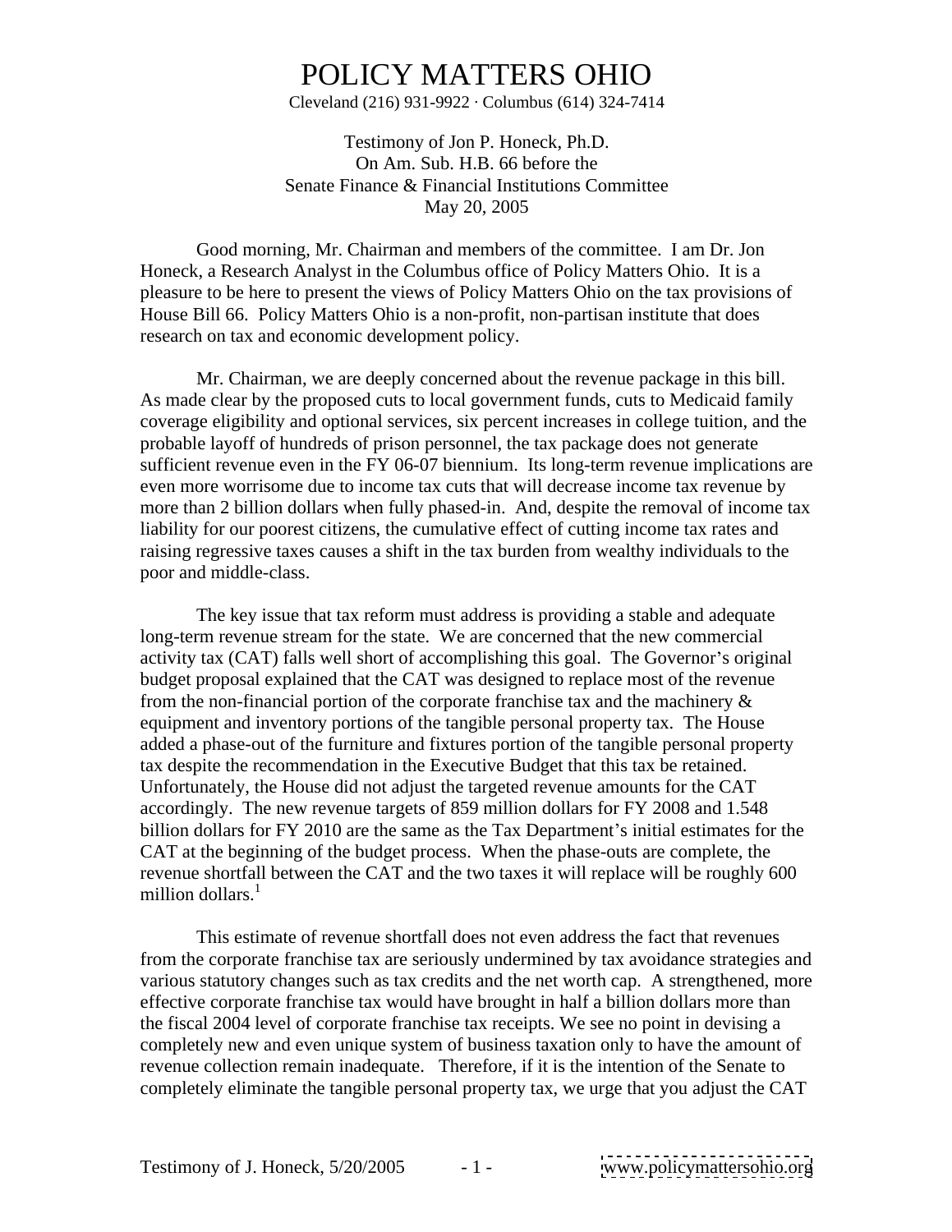Cleveland (216) 931-9922  $\cdot$  Columbus (614) 324-7414

to fully replace all of the lost revenues from that tax, which will amount to over 400 million dollars annually.

We recommend that the Senate retain the corporate franchise tax. Wiping out this tax would mean that highly profitable companies no longer would have any obligation to pay taxes in relation to their income, violating a bedrock principle of fair taxation. Some companies would pay millions of dollars less than they do now. The corporate franchise tax can be strengthened separately through the adoption of mandatory combined reporting by multi-divisional companies, the elimination of the net worth cap, the extension of the tax to S Corporations and other pass through entities, and the elimination of unneeded tax credits. Strengthening the corporate income tax would help to address the historical shift in Ohio's state and local tax burden from businesses to individuals. The business share of Ohio's state and local tax burden has declined from nearly 40 percent in 1976 to 30 percent in  $2002<sup>2</sup>$ .

 Mr. Chairman, I will now turn to the other parts of the tax package. In our view, the premise that our tax structure is a major cause of Ohio's economic difficulties is incorrect. In our current economic environment, it is easy to forget that Ohio's unemployment rate was at or below the national average during the 1990s, and did not begin to diverge substantially from the national rate until  $2003$ <sup>3</sup>. Likewise, it is easy to ignore the fact that Ohio's per capita personal income growth tracked the national average during the  $1988 - 1998$  period before lagging in recent years.<sup>4</sup> Ohio's economic problem is that it is more heavily concentrated in the manufacturing sector than the nation, and we are in an era in which the manufacturing sector is experiencing both record trade deficits and extremely rapid productivity growth.

The assertions that the income tax is a major hindrance to investment in Ohio and a major cause of out-migration are unfounded. In 1993, the top rate of the personal income tax was raised to 7.5%. If one takes the view that the income tax is a major determinant of our economic fate, then one would have expected dire economic times for Ohio in the 1990s. As noted above, this did not occur. In fact, solid economic growth enabled the General Assembly to enact the Income Tax Reduction Fund, which reduced rates from 1996 to 2000 and decreased income tax revenue by several billion dollars. Even when the state income tax reverted to statutory rates, the federal government embarked on a major reduction in income taxes on an even larger scale. Federal personal and corporate income tax cuts over the last four years returned an estimated 24.4 billion dollars to Ohio, yet Ohio lost roughly  $180,000$  jobs during this time period.<sup>5</sup>

 We are currently completing a study of migration patterns using IRS data from the late 1980s through 2003. We have found that Ohio's migration patterns are not explainable by income tax rates. Ohio has a negative net migration rate (we lose more population due to migration than we are gaining), but so do most other Northeastern and Midwestern states. These states include Indiana, Illinois, Michigan, and Pennsylvania, all of which are states that have flat income tax rates.<sup>6</sup> These findings are in keeping with academic literature on this subject, which finds that migration is a complicated process with both "push" and "pull" factors.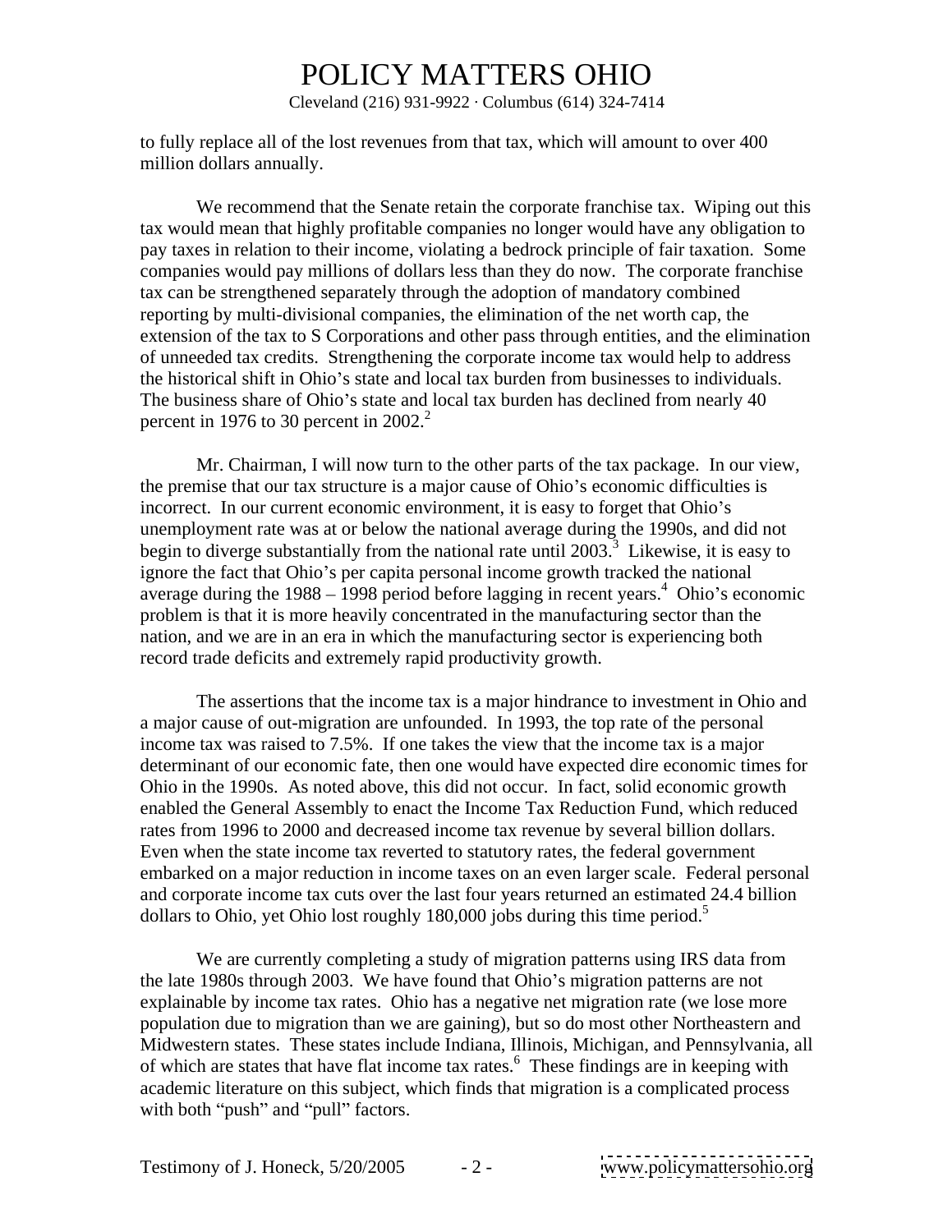Cleveland (216) 931-9922  $\cdot$  Columbus (614) 324-7414

Net migration did not increase significantly when the 7.5% top rate was imposed in 1993 or when the income tax reduction fund was in effect. After the top rate was added in 1993, there was less than a two percent total increase (roughly 1,500 households) in outward migration over the 1994 to 1996 period. Throughout the time period under study, Florida, a state with no income tax, is the preferred destination for Ohioans, but it is also the leading source of in-migration. Ohioans are nearly as likely to move to states with high marginal income tax rates (e.g., North Carolina, New York, and California) as they are to states with no income tax. In 2000, the last year of the income tax refund, Ohioans migrated to states with no income tax at nearly the same percentage as to states with high personal income tax rates. In 2000, 19,115 filers, 19.8% of those leaving Ohio (12% to Florida alone) went to states with no personal income tax while 19.5%, or 18,788 filers, went to states with high personal income tax rates at the middle and upper levels.<sup>7</sup> The median income for Ohioans relocating to states with no income tax was \$23,549, compared to \$24,634 for those relocating to states with the highest personal income tax. For non-migrants, the average median income was \$28,590. The median income of people entering and leaving Ohio is less than \$30,000 throughout the period under study, indicating that typical migrants are not affluent individuals.

Will the tax changes in H.B. 66 significantly improve Ohio's net negative migration rate by improving our economy? In our view this is unlikely. Findings to the contrary in the recently-released study by Regional Economic Models, Inc. (REMI) for the Department of Development are very misleading. The REMI study modeled the economic effects of some of the tax changes, but it did not take into account the cuts in services that would be required to balance the state's budget due the size of the tax cuts. This is a glaring omission given that the tax changes modeled in the report produce a revenue shortfall of 2.8 billion dollars in FY 2010 even after dynamic economic effects are considered. If these offsetting service cuts were included, they would significantly reduce the positive economic impacts of the tax package.

If it had been used properly, REMI's expertise could have been harnessed to consider alternative scenarios of public spending and tax changes. This is important because government is more likely to purchase locally-produced goods and services than the private sector. Moreover, the study did not model all of the tax increases that have been proposed, most notably the elimination of the 10% commercial property tax rollback. Without taking into account corresponding cuts to government services, the study predicted an increase of 43,250 jobs statewide by FY 2010, a number that is less than 1% of our current statewide total. It is also important to note that cutbacks in public investment in functions such as education and infrastructure may have significant negative long-term effects on economic development that must be taken into account, even if they are beyond the scope of the model.

Mr. Chairman, thank you for the opportunity to testify before the Senate Finance Committee. I would be pleased to answer any questions that you may have.